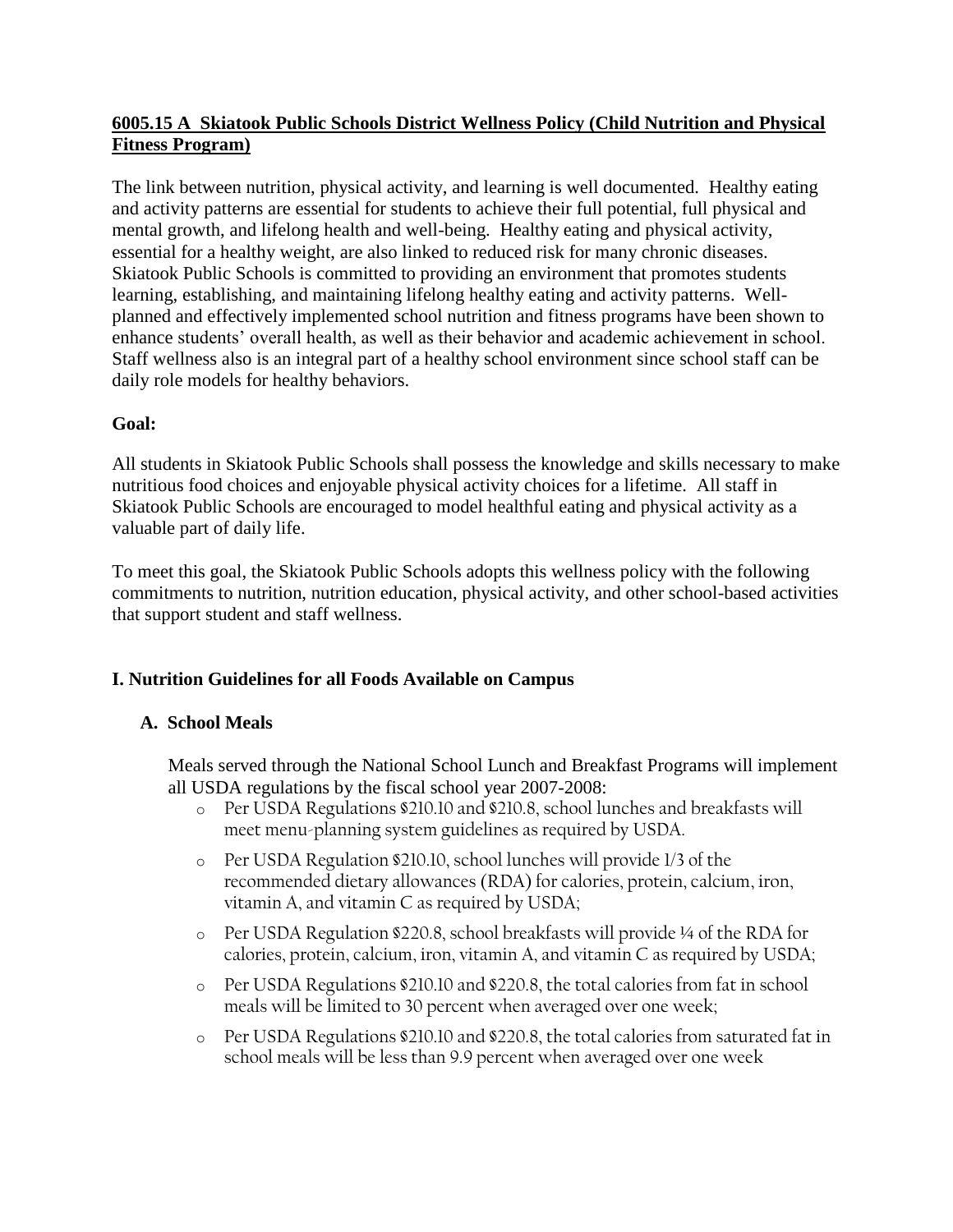- o Per USDA Regulations §210.10 and §220.8, school meals will meet the Dietary Guidelines for Americans.
- o Healthy food preparation techniques will be implemented. Food items will not be fried.
- o Potato products served as part of a reimbursable meal or as an a la carte item will not exceed three ounces per serving and may not be offered more than three times a week, and students may only purchase one serving at a time.
- o Fruits and/or vegetables will be offered daily at all points of service. Fruits and vegetables should be fresh whenever possible. Frozen and canned fruits should be packed in natural juice, water, or light syrup.
- o Schools serving chips must use reduced-fat or baked varieties, rather than the traditional varieties, whenever possible.
- o Beverages such as tea, lemonade, and fruit drinks containing less than 50 percent fruit juice will not be offered to students.
- o Ensure than half of the served grains are whole grains.
- o Students will be offered a variety of milk, meat, fruits and vegetables, and whole grains on a daily basis.
- o A nutrient analysis of school meals offered to students will be made available upon request.
- o School staff will support and encourage student participation in the USDA school meals programs.

## **Skiatook Public Schools Will:**

- engage students and parents, through taste-tests of new entrees and surveys, in selecting foods sold through the school meal programs in order to identify new, healthful and appealing food choices; and
- share information about the nutritional content of meals with parents and students. (The information could be making available on menus, web site, on cafeteria menu boards, place cards or other point-of-purchase materials.)

## **Breakfast**

Provide children with breakfast at school, in order to meet their nutritional needs and enhance their ability to learn,

Skiatook Public Schools will:

- operate the School Breakfast Program, to the extent possible;
- arrange schedules and utilize methods to serve school breakfast that encourage participation,
- notify parents and students of the availability of the breakfast program, where available; and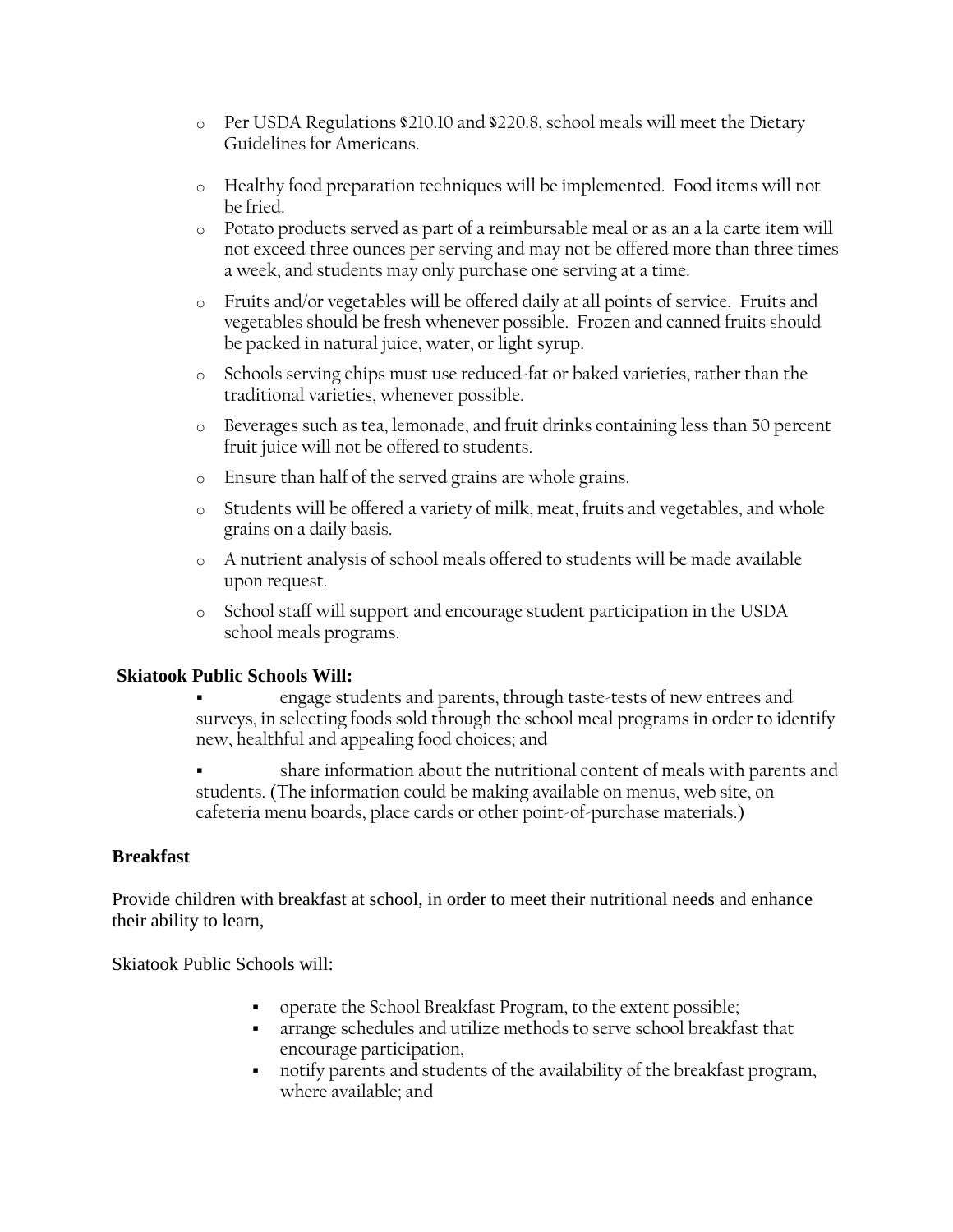encourage parents to provide a healthy breakfast for their children through newsletter articles, take-home materials or other means.

## **Free and Reduced-Priced Meals**

Skiatook Public Schools will make every effort to eliminate any social stigma attached to, and prevent the overt identification of, students who are eligible for free and reduced-price school meals. Toward this end, Skiatook Public Schools may:

- utilize electronic identification and payment system;
- promote the availability of school meals to all students; and

## **Meal Times and Scheduling**

Skiatook Public Schools:

- will provide students with at least 10 min. to eat after sitting down for breakfast and 20 min. after sitting down for lunch;
- should schedule meal periods at appropriate time, e.g., lunch should be scheduled between 10:30 a.m. and 1 p.m.;
- should not schedule tutoring, club or organizational meetings or activities during mealtimes, unless students may eat during such activities;
- will provide students access to hand washing or hand sanitizing before they eat meals or snacks; and

## **Qualification of School Food Service Staff**

Qualified nutrition professionals will administer the school meal programs. As part of the school district's responsibility to operate a food service program, Skiatook Public Schools will:

- provide continuing professional development for all nutrition professionals in schools; and
- provide staff development programs that include appropriate certification and/or training programs for child nutrition directors, school nutrition managers and cafeteria workers, according to their levels of responsibility.

**Sharing of Foods**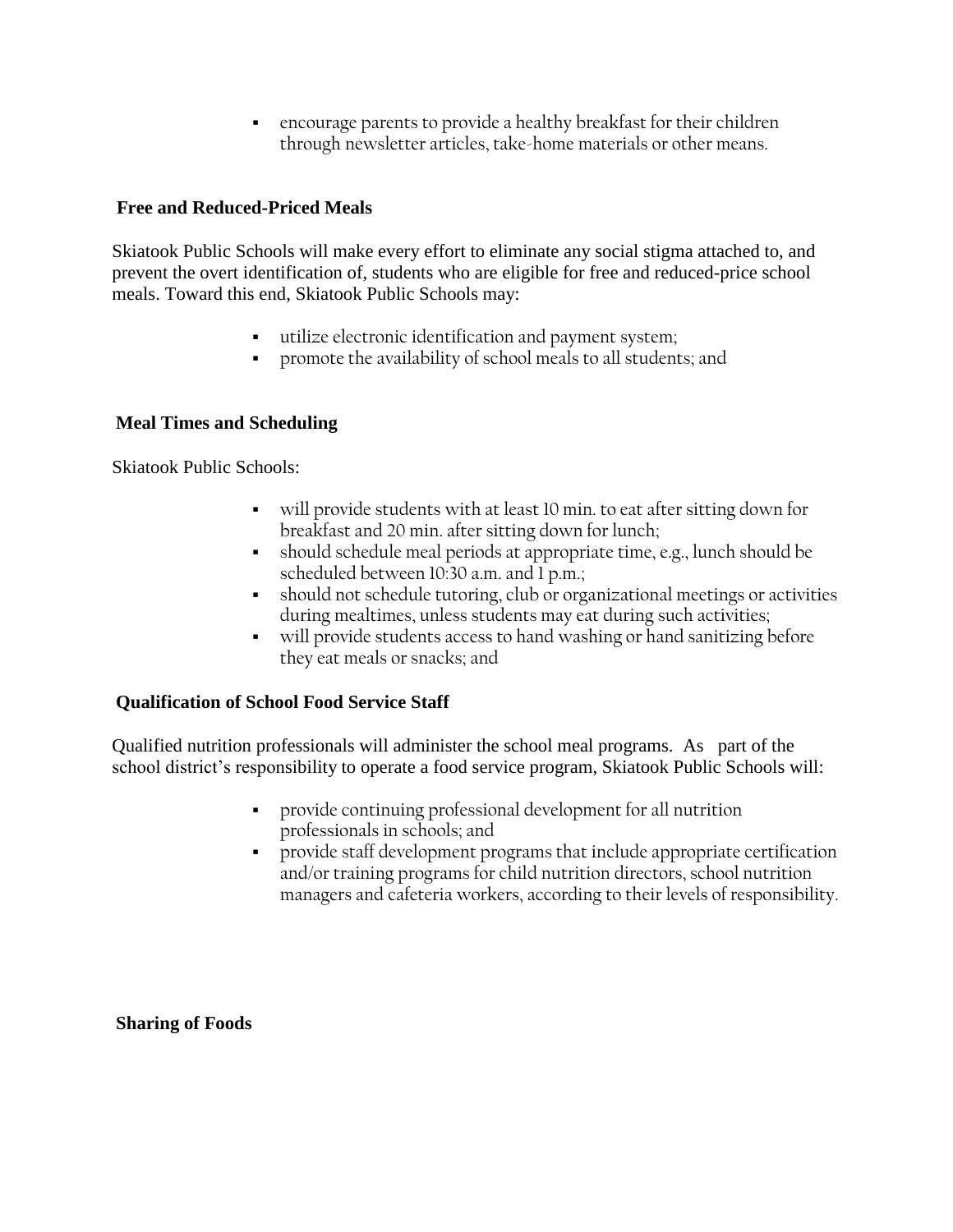Skiatook Public Schools staff should discourage students from sharing their foods or beverages with one another during meal or snack times, given concerns about allergies and other restrictions on some children's diets.

## **Other Food Items Sold on School Campuses (e.g. vending, a la carte, sales)**

- o Per USDA Regulation §210, Appendix B, foods of minimal nutritional value (FMNV) are prohibited from being sold or served during student meal services in the food service area where USDA reimbursable meals are served or eaten;
- o Per the Child Nutrition and WIC Reauthorization Act of 2004, beverage contracts will not restrict the sale of fluid milk products at any time during the school day or at any place on the school premises;
- o Per Oklahoma Senate Bill 265 (effective school year 2007-2008), students in elementary schools will not have access to FMNV except on special occasions;
- o Per Oklahoma Senate Bill 265 (effective school year 2007-2008), diet soda, an FMNV, will be available for sale at the middle school only in vending areas outside of the cafeteria;
- o Per Oklahoma Senate Bill 265 (effective school year 2007-2008), healthy food options will be provided at the high school and priced lower than FMNV in order to encourage students and staff to make healthier food choices; and
- o Per Oklahoma Senate Bill 265 (effective school year 2007-2008), students in middle and high school will not have access to FMNV except after school, at events taking place in the evening, and on special occasions.
	- Fried food items will not be available for sale as a la carte food items.
	- Nutrient-rich food items will be available for sale at all places where food and beverages are sold on school campuses. This includes the cafeteria, vending machines, school stores, and concession stands during school hours. The district will follow the recommended food items specified in **Healthy Snack Choices** provided by the OSDE.
	- Snack food items available for sale will contain less than 30 percent or 7 grams of fat per single serving as stated on the Nutrition Facts label (exception: nut and seed mixes).
	- Snack food items available for sale will contain less than 10 percent or 2 grams of saturated fat per single serving as stated on the Nutrition Facts label.
	- Snack food items available for sale will contain no more than 35 percent sugar by weight or 15 grams per single serving as stated on the Nutrition Facts label (exceptions are fresh and dried fruits).
	- Snack food items available for sale will contain less than 480 milligrams of sodium per single serving as stated on the Nutrition Facts label.
	- High energy drinks with elevated levels of caffeine will not be available for sale anywhere on school campus.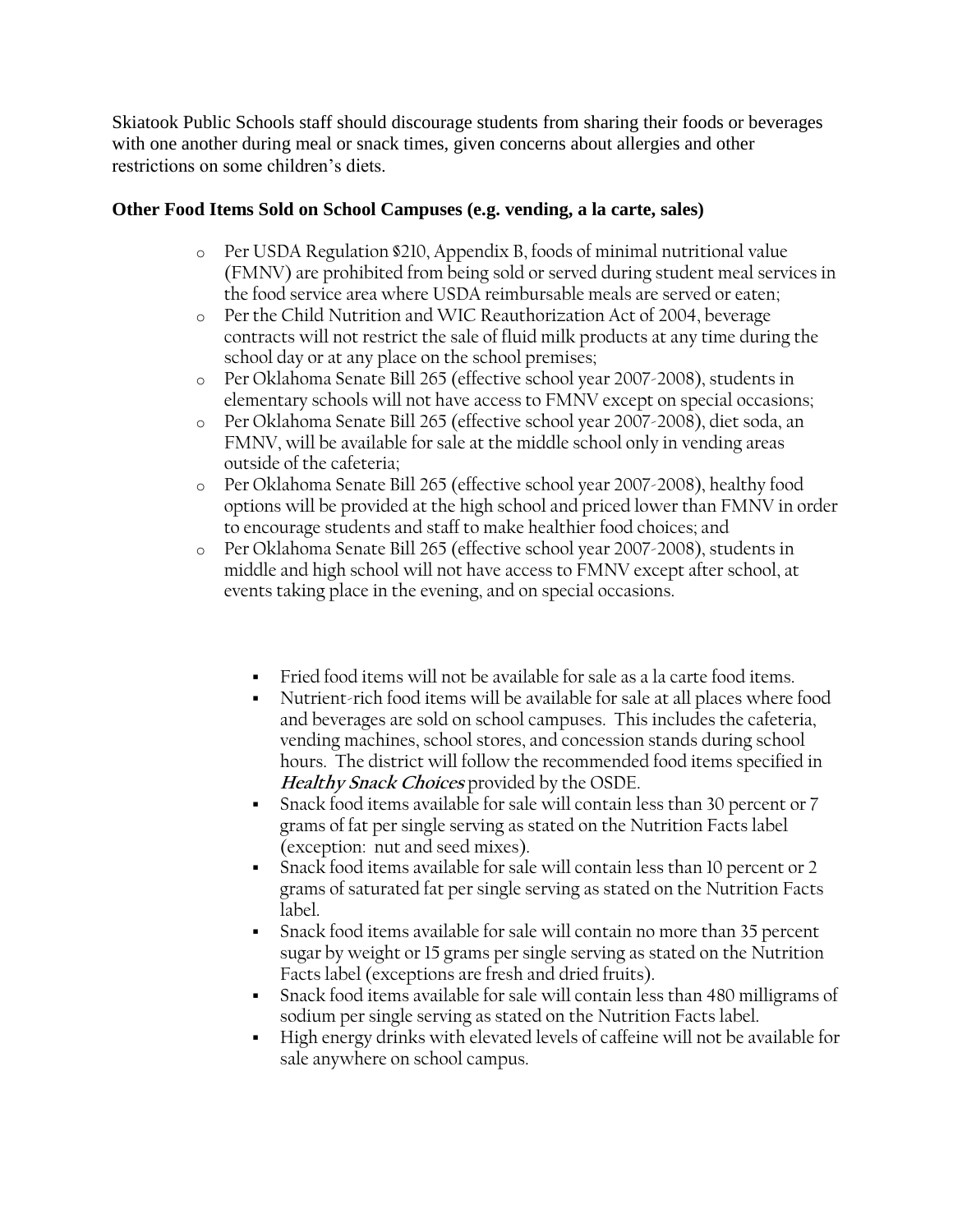Skiatook Public Schools Elementary schools**:** The school food service program will approve and provide all food and beverage sales to students in elementary schools. To this end:

- food in elementary schools should be sold as balanced meals, given young children's limited nutrition skills; and
- foods and beverages sold individually should be limited to low-fat and non-fat milk, fruits and non-fried vegetables.

Skiatook Public Schools Middle and High schools**:** In middle and high schools, all foods and beverages sold individually outside the reimbursable school meal programs (including those sold through a la carte [snack] lines, vending machines, student stores or fundraising activities) during the school day, or through programs for students after the school day, will meet the following nutrition and portion size standards:

**NOTE:** Diet drinks less than ten calories do not fit this rule.

## **Beverages**

- **Allowed:** water or seltzer water without added caloric sweeteners; fruit and vegetable juices and fruit-based drinks that contain at least 50 percent fruit juice and that do not contain additional caloric sweeteners; unflavored or flavored low-fat or fat-free fluid milk and nutritionally equivalent nondairy beverages (as defined by the USDA).
- **Not allowed:** soft drinks containing caloric sweeteners; sports drinks; iced teas; fruit-based drinks that contain less than 50 percent real fruit juice or that contain additional caloric sweeteners; beverages containing caffeine, excluding low-fat or fat-free chocolate milk (which contain trivial amounts of caffeine).

## **Foods**

A food item **sold** individually:

- will have no more than 35 percent of its calories from fat (excluding nuts, seeds, peanut butter and other nut butters) and 10 percent of its calories from saturated and trans fat combined;
- will have no more than 35 percent of its weight from added sugars;
- will contain no more than 230 mg of sodium per serving for chips, cereals, crackers, French fries, baked goods and other snack items; will contain no more than 480 mg of sodium per serving for pastas, meats and soups; and will contain no more than 600 mg of sodium for pizza, sandwiches and main dishes; and
- will include a choice of at least two fruits and/or nonfried vegetables for sale at any location on the school site where foods are sold.

## **Portion Size**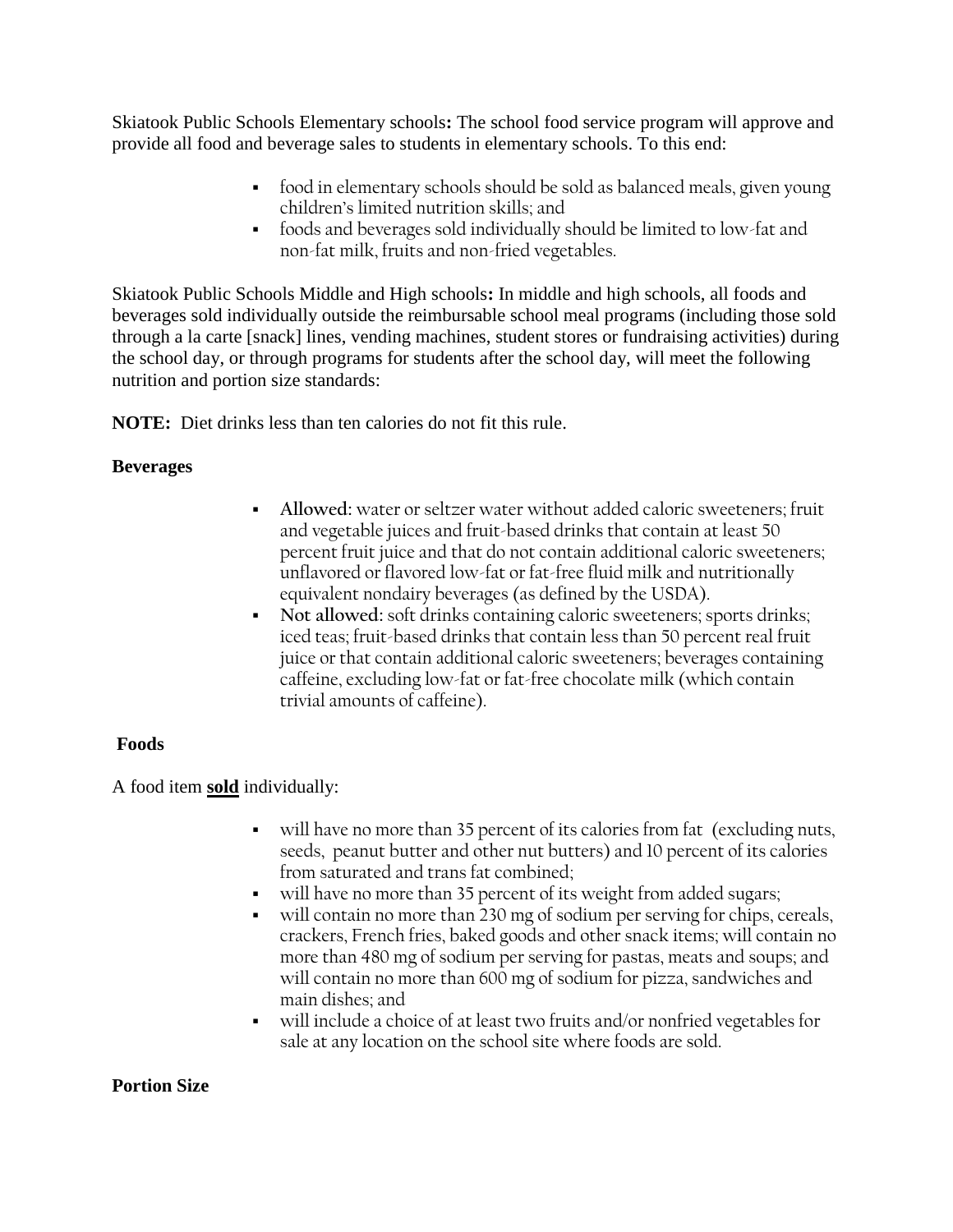Limit portion sizes of foods and beverages sold individually to those listed below:

- one and one-quarter ounce per serving or less for chips, crackers, popcorn, cereal, trail mix, nuts, seeds, dried fruit or jerky and pretzels,
- Bakery items such as pastries, muffins, doughnuts, cakes, and cupcakes: 3 ounce serving or less,
- two ounce or less for cereal bars/cookies
- four fluid ounces for frozen desserts, including, but not limited to, low-fat or fat-free ice cream, pudding and jello,
- eight ounces for non-frozen yogurt,
- Whole milk, flavored or unflavored. 8 oz or less,

Reduced fat milk, 16 oz serving or less may not contain more than 30 grams total sugar per 8 oz twelve fluid ounces for beverages, excluding water and milk; candy bars and prepackaged candies, 1.5 oz or less

## **Fundraising Activities**

To support children's health and school nutrition-education efforts, Skiatook Public Schools fundraising activities will use only foods that meet the above nutrition and portion size standards for foods and beverages sold individually. Skiatook Public Schools will encourage fundraising activities that promote physical activity and will make available a list of ideas for acceptable fundraising activities.

## **Snacks**

Snacks served during the school day or in after-school programs or enrichment programs will make a positive contribution to children's diets and health, with an emphasis on serving fruits and vegetables as the primary snacks and water as the primary beverage. Skiatook Public Schools will assess if and when to offer snacks based on timing of school meals, children's nutritional needs, children's ages and other considerations. The district will disseminate a list of healthful snack items to teachers, after-school program personnel and parents.

If eligible, schools that provide snacks through after-school programs will pursue receiving reimbursements through the National Lunch Program.

## **Rewards**

Schools will not use foods or beverages, especially those that do not meet the nutrition standards for foods and beverages sold individually, as rewards for academic performance or good behavior, and will not withhold food or beverages (including food served through school meals) as a punishment.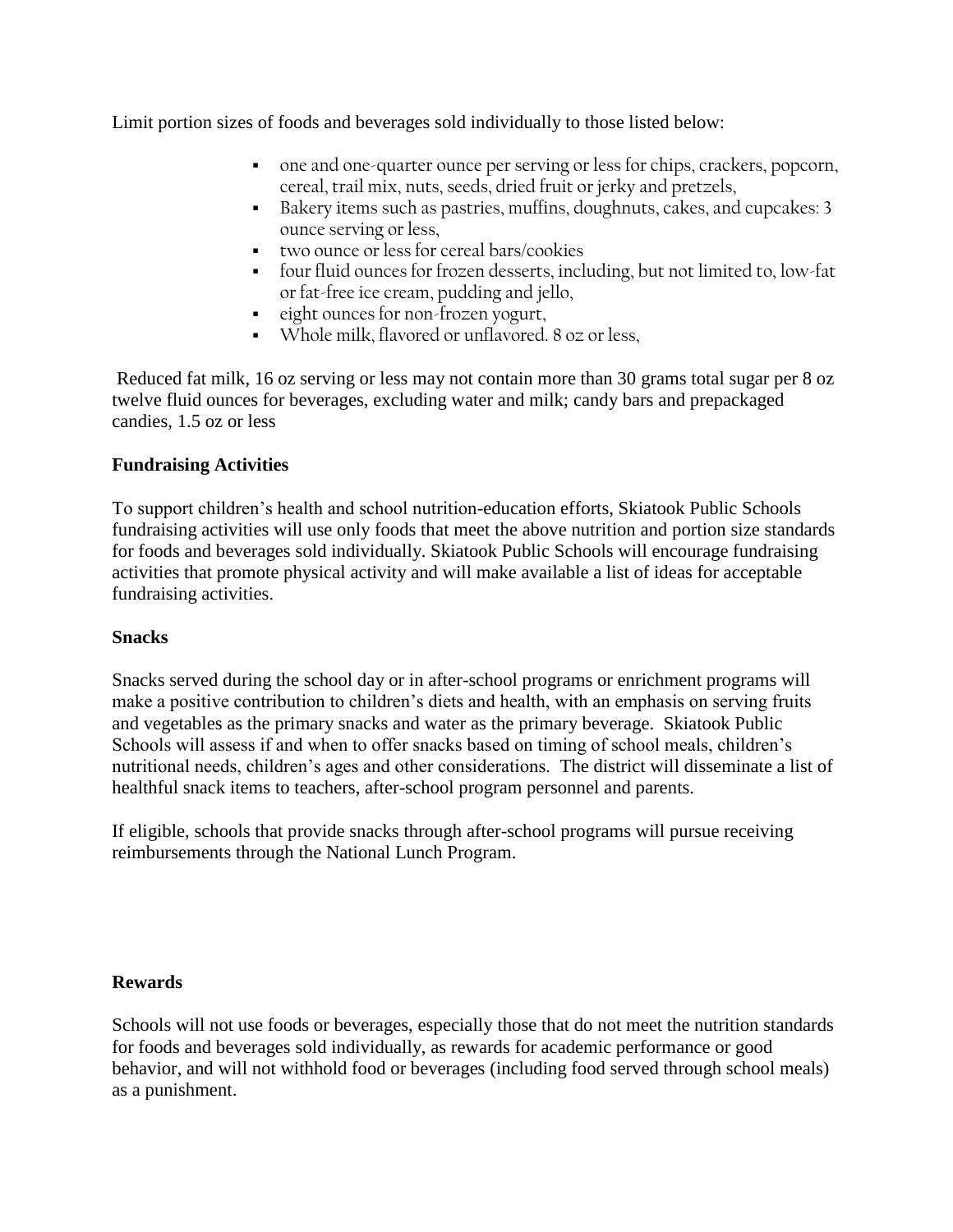## **Celebrations**

Schools should limit celebrations that involve food during the school day to no more than one party per class per month. Each party should include no more than one food or beverage that does not meet nutrition standards for foods and beverages sold individually. The district will disseminate a list of healthy party ideas to parents and teachers.

#### **School-Sponsored Events**

Foods and beverages offered or sold at school-sponsored events inside the school day will meet the nutrition standards for meals or for foods and beverages sold individually. Field trips are exempt from nutrition standards.

#### **Food Safety**

All foods made available on campus adhere to food safety and security guidelines.

- All foods made available on campus comply with the state and local food safety and sanitation regulations. Hazard Analysis and Critical Control Points (HACCP) plans and guidelines are implemented to prevent food illness in schools.
- For the safety and security of the food and facility, access to the food service operations are limited to child nutrition staff and authorized personnel. For further guidance, see the USDA food security guidelines.

## II. **Nutrition Education**

- o Per USDA Regulations §210.12 and §227, nutrition education is offered in the school cafeteria as well as the classroom.
- o Per Oklahoma Senate Bill 1627, the Healthy and Fit School Advisory Committee at each school site will study and make recommendations regarding health education, nutrition, and health services.
	- My Pyramid nutrition education resources will be used in the cafeteria and classroom.
	- All schools will apply with USDA to participate as a Team Nutrition school. Each school will conduct nutrition education activities and promotions that involve students, parents, and the community [www.teamnutrition.usda.gov.](http://www.teamnutrition.usda.gov/)
	- Family/parent nutrition education opportunities will be provided.
	- Advertising and other materials that promote FMNV will be eliminated on all school campuses.
	- Students will receive consistent nutritional messages throughout the school, classroom, cafeteria, and school events.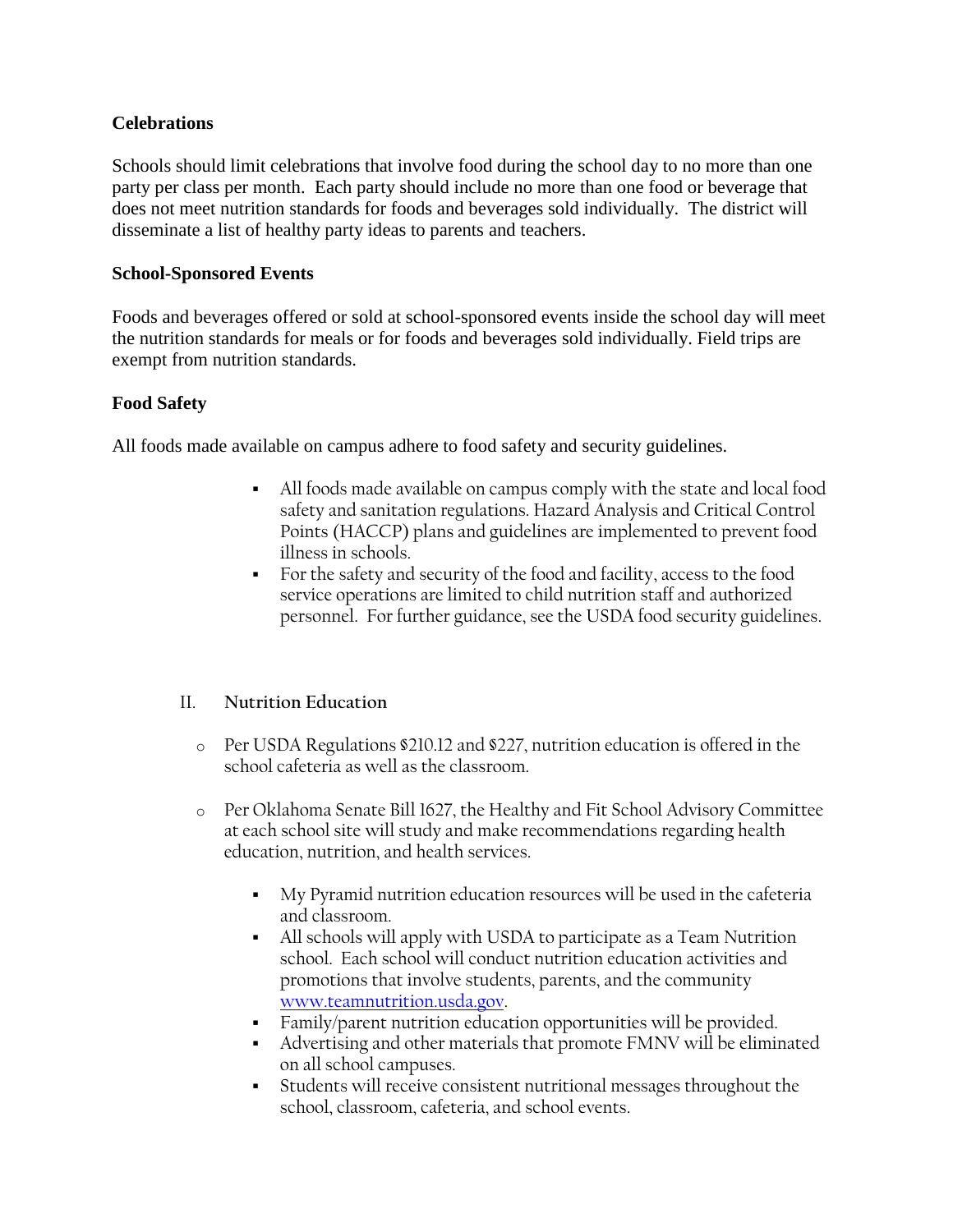- Compass Learning Odyssey health and physical education activities and lessons will be utilized in the classroom.
- Age appropriate USDA Team Nutrition resources will be utilized to teach nutrition education to students.
- School staff will promote healthful eating and healthy lifestyles to students and parents.

Skiatook Public Schools will provide nutrition education and engage in nutrition promotion that:

- is part of not only health education classes, but also classroom instruction in subjects such as math, science, language arts, social sciences, and elective subjects;
- includes enjoyable, developmentally appropriate, culturally relevant participatory activities, such as contests, promotions, taste testing, farm visits and school gardens;
- promotes fruits, vegetables, whole-grain products, low-fat and fat-free dairy products, healthy food preparation methods and health-enhancing nutrition practices;
- emphasizes caloric balance between food intake and energy expenditure (physical activity/exercise);
- includes training for teachers and other staff.

## III. **Physical Activity**

## Daily Physical Education

- o Per Oklahoma Senate Bill 1627, the Healthy and Fit School Advisory Committee at each school site will study and make recommendations regarding physical education and physical activity.
- o Per Oklahoma Senate Bill 312 (effective school year 2006-2007), student in Grades K through 5 will participate in 60 minutes of physical activity each week.
	- Elementary students will participate in the Compass Learning Odyssey curriculum to promote positive attitudes and behaviors towards nutrition and physical activity.
	- Students will participate in an annual health-related fitness test (e.g., Fitness Gram, President's Challenge to Physical Fitness, etc.).
	- School sites will establish or enhance physical activity opportunities for students, staff, and parents (fitness challenges, family fitness nights, fun walks and runs, bike events).
	- Students will be encouraged to participate in voluntary before- and afterschool physical activity programs.
	- Students will not be denied participation in recess or other physical activity as a form of punishment.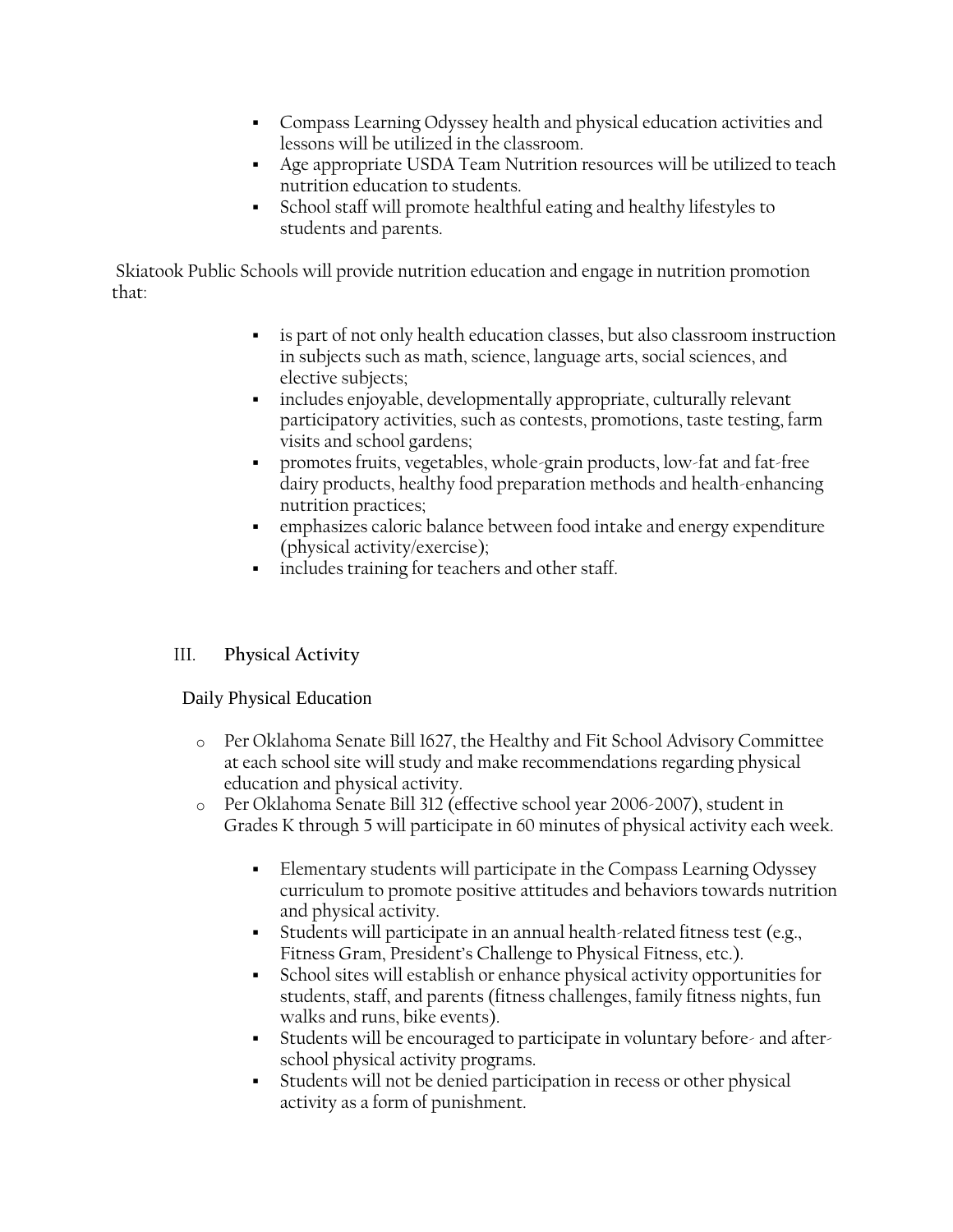- Recess or other physical activity time will not be canceled for instructional make-up time.
- Staff will serve as physical activity role models for students.
- All playgrounds will implement the recommended safety standards for design, installation, and maintenance.
- School sites will provide adequate equipment (e.g., balls, rackets, and other manipulative) for every student to be active.
- Middle and high schools will offer physical education as an elective.
- Physical Education courses taught by a certified physical education teacher.

## **Daily Recess**

Elementary schools should provide recess for students that:

- is at least 20 minutes a day;
- **is preferably outdoors;**
- encourages moderate to vigorous physical activity verbally and through the provision of space and equipment; and
- discourages extended periods (i.e., periods of two or more hours) of inactivity.

When activities, such as mandatory school-wide testing, make it necessary for students to remain indoors for long periods of time, schools should give students periodic breaks during which they are encouraged to stand and be moderately active.

## **Safe Routes to School**

The Skiatook Public Schools will:

- assess and, if necessary and to the extent possible, make needed improvements to make it safer and easier for students to walk and bike to school;
- when appropriate, work together with local public works, public safety or police departments in those efforts;
- explore the availability of federal "safe routes to school" funds, administered by the state department of transportation, to finance improvements.

## **Use of Facilities Outside of School Hours**

School spaces and facilities should be available to students, staff and community members before, during, and after the school day, on weekends, and during school vacations. These spaces and facilities also should be available to community agencies and organizations offering physical activity and nutrition programs. School policies concerning safety will apply at all times.

IV. Other School-Based Activities that Promote Student Wellness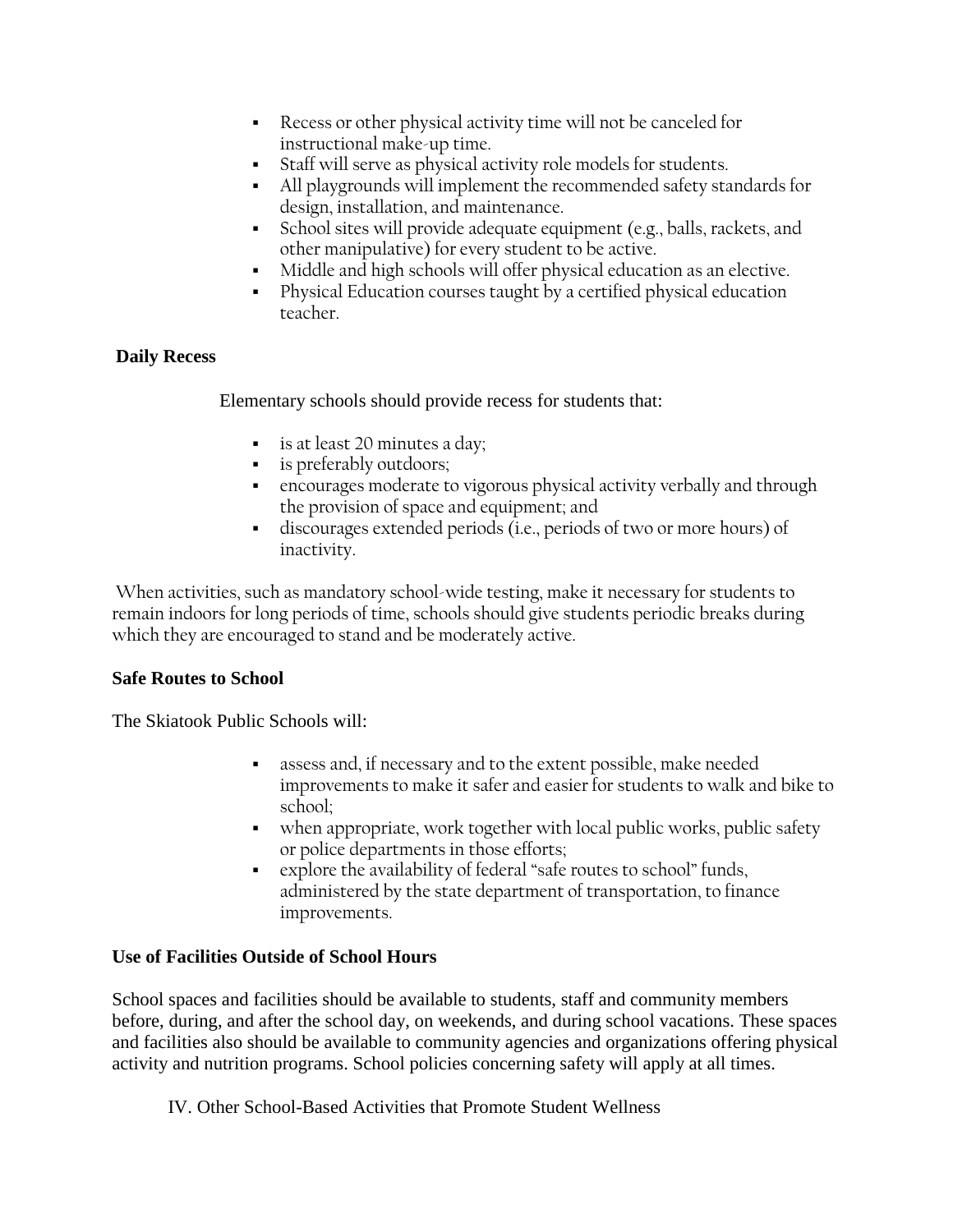- o Per Oklahoma Senate Bill 1627, each school site will establish a Healthy and Fit School Advisory Committee that meets and makes recommendations to the school principal. The school principal shall give consideration to recommendations made by the Healthy and Fit School Advisory Committee.
- o Per the school district's Child Nutrition Programs Agreement, school meals may not be used as a reward or punishment.
- o Per USDA Regulations §210.12 and §227, students and parents will be involved in the NSLP. Parent and student involvement will include menu-planning suggestions, cafeteria enhancement, program promotion, and other related student-community support activities.
- o Students will be provided with a clean, safe, and enjoyable meal environment.
- o Students will be provided with an adequate amount of time to eat breakfast and lunch.
- o Working towards implementing recess before lunch at all elementary schools in order to increase food consumption and nutrient intake, decrease plate waste, and improve cafeteria and classroom behavior.
- o All fundraising efforts and classroom parties will be supportive of healthy eating.
- o Classroom teachers and administrators will not use candy or sweets as a reward.
- o Students will be involved in planning for a healthy school environment.

## **Integrating Physical Activity into Classroom Settings**

For students to receive the nationally recommended amount of daily activity and for students to fully embrace regular physical activity as personal behavior, students need opportunities for physical activity beyond physical education class. Skiatook Public Schools will:

- offer classroom health education that complements physical education by reinforcing the knowledge and self-management skills needed to maintain a physically active lifestyle and to reduce time spent on sedentary activities;
- discourage sedentary activities, such as watching television;
- provide opportunities for physical activity to be incorporated into other subjects lessons; and
- encourage classroom teachers to provide short physical activity breaks between lessons or classes, as appropriate.

#### **Communication with Parents**

The Skiatook Public Schools will support parents' efforts to provide a healthy diet and daily physical activity for their children. The district/school will:

- send home nutrition information, post nutrition tips on school web sites and provide nutrient analyses of school menus;
- encourage parents to pack healthy lunches and snacks and to refrain from including beverages and foods that do not meet the above nutrition standards for individual foods and beverages;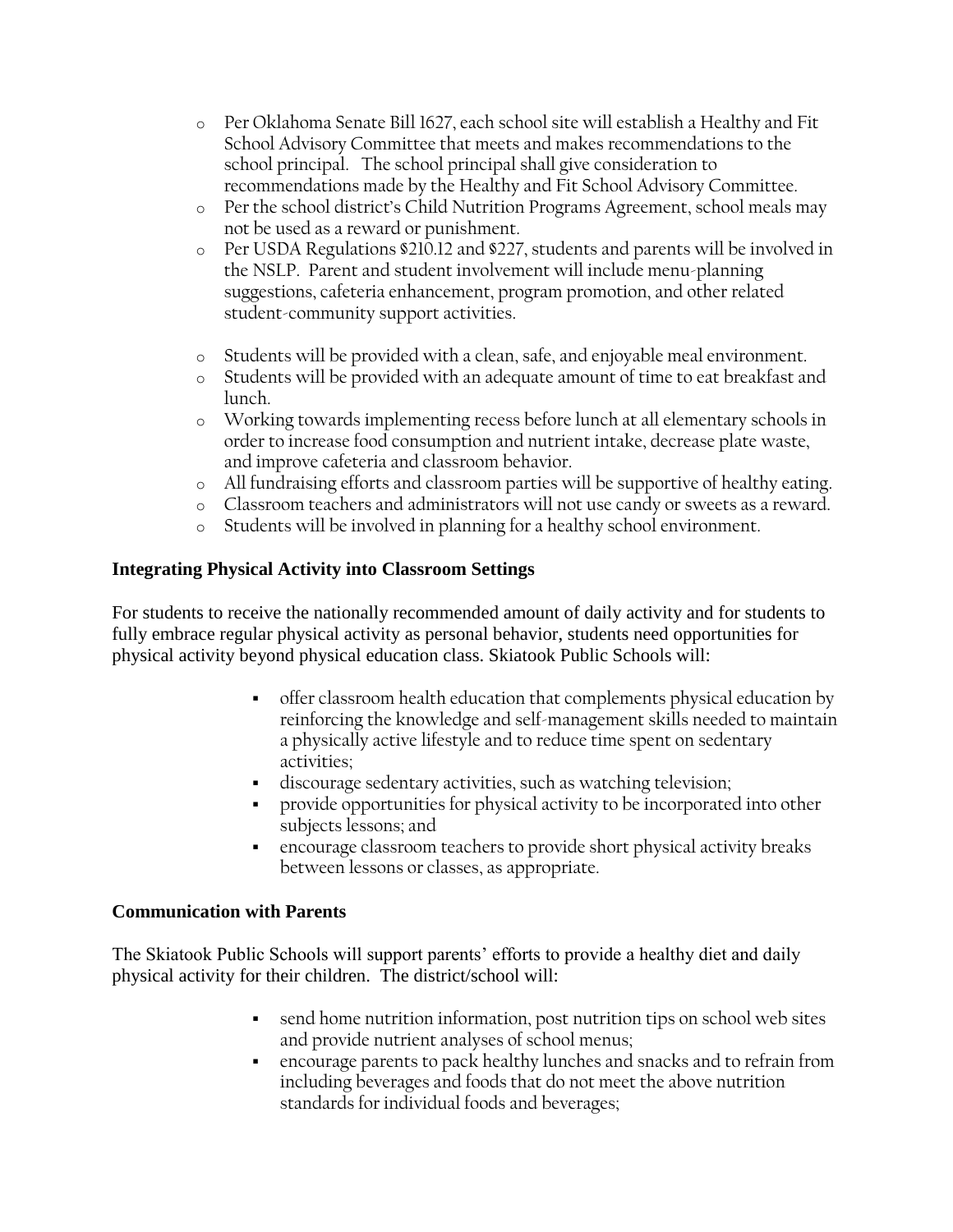- provide parents a list of foods that meet the district's snacks standards and ideas for healthy celebrations/parties, rewards and fundraising activities;
- provide information about physical education and other school-based physical activity opportunities before, during, and after the school day;
- support parents' efforts to provide their children with opportunities to be physical active outside of school, and

## **Food Marketing in Schools**

School-based marketing will be consistent with nutrition education and health promotion.

Skiatook Public Schools will:

- limit food and beverage marketing to the promotion of foods and beverages that meet the nutrition standards for meals or for foods and beverages sold individually;
- prohibit school-based marketing of brands promoting predominantly low-nutrition foods and beverages;
- promote healthy foods, including fruits, vegetable, whole grains, and lowfat dairy products; and
- market activities that promote healthful behaviors (and are therefore allowable) including: vending machine covers promoting water; pricing structures that promote healthy options in a la carte lines or vending machines; sales of fruit for fundraisers; and coupons for discount gym memberships.
- V. **Plan for Measuring Implementation**

## **Monitoring**

The superintendent or designee will ensure compliance with established district-wide nutrition and physical activity wellness policy.

In each school:

- o The principal will ensure compliance with those policies in his/her school and will report on the school's compliance to the school district superintendent or designee; and
- o School food service staff, at the school or district level, will ensure compliance with nutrition policies within school food service areas and will report on this matter to the school principal.

## In district:

o The school district will report on the most recent USDA School Meals Initiative (SMI) review findings and any resulting changes. If the district has not received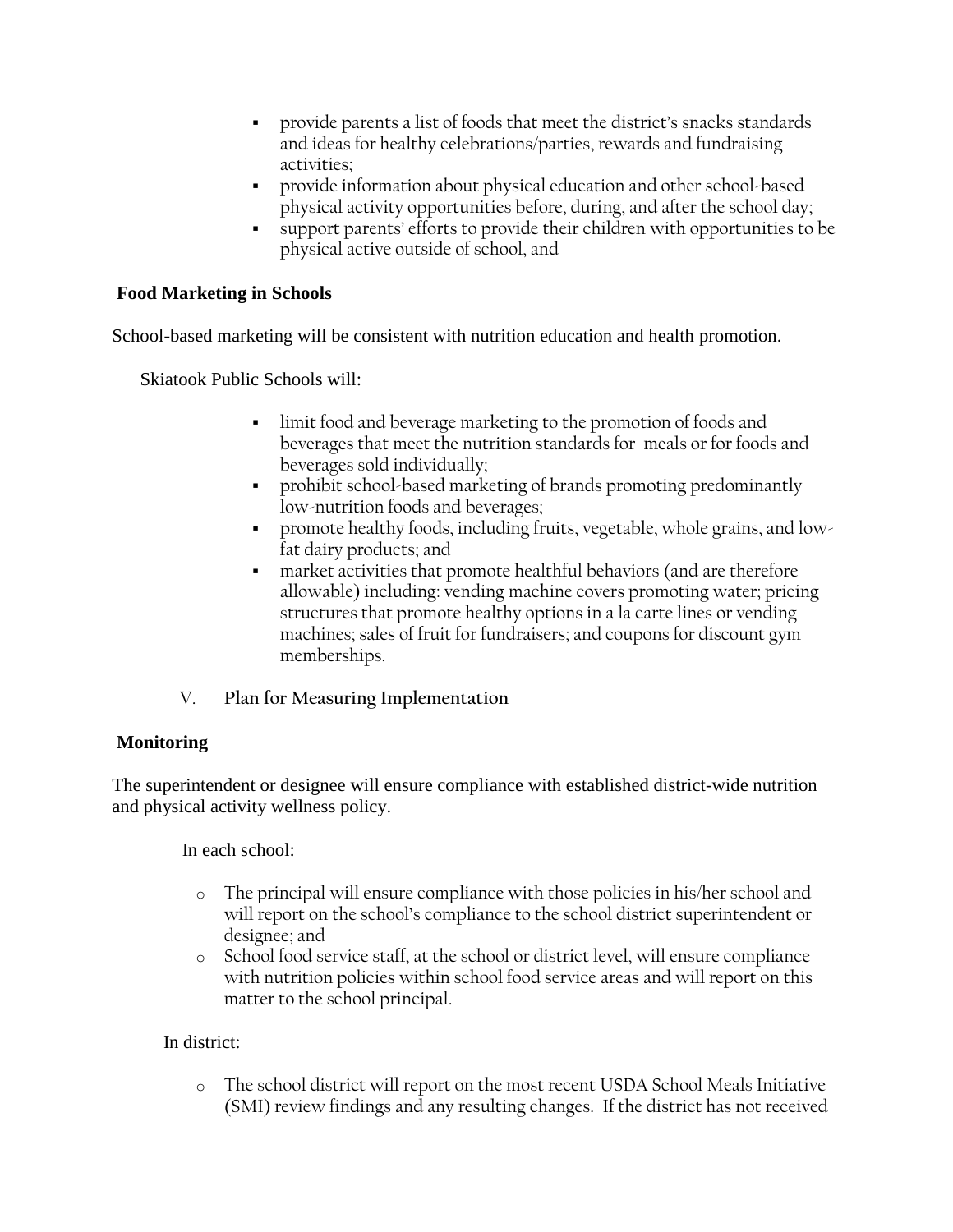a SMI review from the state agency within the past five years, the district will request from the state agency that a SMI review be scheduled as soon as possible;

- o The superintendent or designee will develop a summary report every three years on district-wide compliance with the district's established nutrition and physical activity wellness policies, based on input from schools within the district; and
- o The report will be provided to the school board and also distributed to all school health councils, parent/teacher organizations, school principals and school health services personnel in the district.

## **Policy Review**

To help with the initial development of the district's wellness policies, each school in the district will conduct a baseline assessment of the school's existing nutrition and physical activity environments and policies. The results of those school-by-school assessments will be compiled at the district level to identify and prioritize needs.

Assessments will be repeated every three years to help review policy compliance, assess progress and determine areas in need of improvement. As part of that review, the school district will review our nutrition and physical activity policies; provision of an environment that supports healthy eating and physical activity; and nutrition and physical education policies and program elements. The district, and individual schools within the district, will, as necessary, revise the wellness policies and develop work plans to facilitate their implementation.

## **SFA Official Clerk of the Board**

## **Skiatook Public Schools Wellness Policy**

# **Appendices**

o **Child Nutrition and WIC Reauthorization Act of 2004**

## **Section 204 of Public Law 108-265 June 30, 2004**

o **Foods of Minimal Nutritional Value Fact Sheet**

## **OSDE, Child Nutrition Programs, May 2005**

- o **Healthy Snack Choices, OSDE**
- o **Nonfood Reward Ideas, OSDE**
- **Healthy Fundraising Ideas, Things To Do, OSDE**